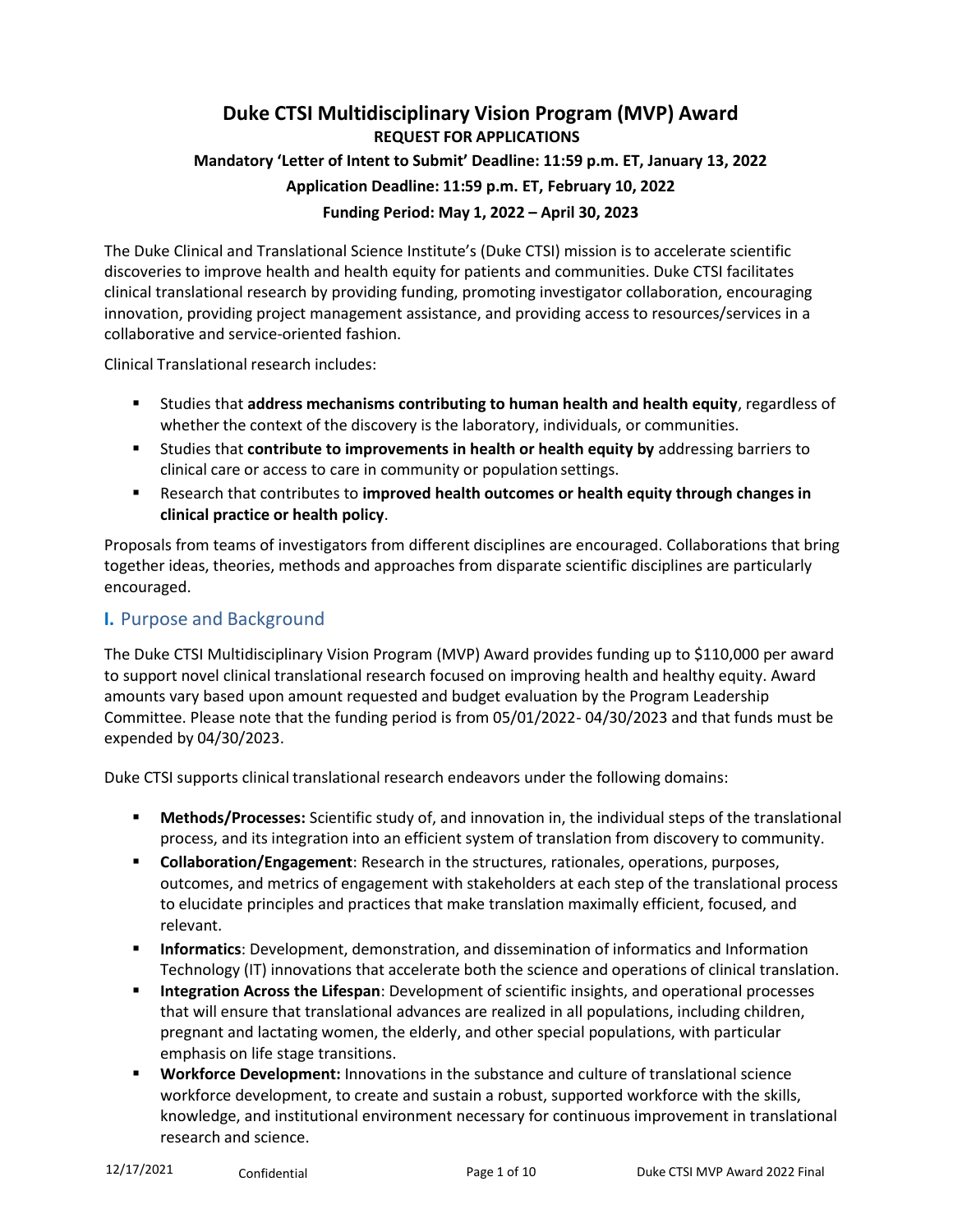# **II.** Specific Objectives and Scope

The Duke CTSI aims to improve health and health equity of individuals and our communities by promoting research that identifies fundamental mechanisms of health and disease for all individuals, and by translating what is learned into effective interventions that are equitably implemented by practitioners, health systems, policymakers, and other stakeholders within our own communities and beyond. This RFA aims to support short-term projects that will establish a foundation for further long-term clinical translational research, for example, new collaborations, resources, processes, or technologies.

### **Projects funded with these awards should:**

- Be clearly generalizable beyond the specific example or use case addressed in the application;
- Have outcomes that are clearly defined and measurable and that support clear decisions (go/nogo) with regards to next steps; and
- Where appropriate, include partners and stakeholders in addition to academic investigators (e.g. industry, patient advocates, community members, citizen scientists).

### **Examples of projects that may be supported under this program include, but are not limited to:**

- 1. Research focusing on evaluation of how the determinants of health disparities (i.e., environmental, social, biological/genetic, psychosocial, and economic) are associated with disparities in healthcare quality, health systems delivery, and access to care in health disparity populations.
- 2. Research related to community health improvement: disease prevention; health system improvement; policy; development of novel approaches (vaccine, diagnostics, therapeutics including drug repurposing); medical device development; and precision medicine.
- 3. Preclinical and clinical research aimed at novel approaches, including, but not limited to: vaccine development; diagnostics; therapeutics including drug development, drug repurposing, and medical devices; and precision medicine.
- 4. Projects utilizing high throughput screening of small molecule libraries at NC Central University (NCCU) (via approved vendor fee for service)
- 5. Research leveraging existing databases and registries at Duke or outside (e.g., MURDOCK, Baseline study, Dyads study, Clinical Research Data Mart, etc.), to target gaps or other priority areas in lifespan health so as to inform health maintenance strategies and disease transition at the individual and population levels across the lifespan (neonates and children, adolescents, individuals vulnerable to disease, older adults) in underrepresented and underserved groups.
- 6. Projects utilizing [Research](https://medschool.duke.edu/research/research-support/research-support-offices/duke-office-clinical-research-docr/research) at Pickett Road (via approved fee for service).
- 7. Implementation science approaches to bridge research to practice for diverse populations to advance health equity: novel and innovative approaches to identifying, understanding, and developing strategies for overcoming barriers to the adoption, adaptation, integration, scale-up and sustainability of evidence-based interventions, tools, policies, and guidelines (e.g. new health system and community-based models of care).
- 8. Data Science and Informatics tools applied to health systems, community surveillance, and community health.
- 9. New research models in pandemic environments (e.g. remote clinical trials).
- 10. Community engaged models of research including bidirectional communication and mutual benefits; transparency and co-creating models to accelerate science; models that span the translational research spectrum; community and patient engagement models to enhance data science, informatics, and surveillance, to engage the community and patients as partners throughout the research process, as leaders/experts and participants; and models which incorporate a clear health equity lens.
- 11. Collaborative *in silico* drug screening efforts.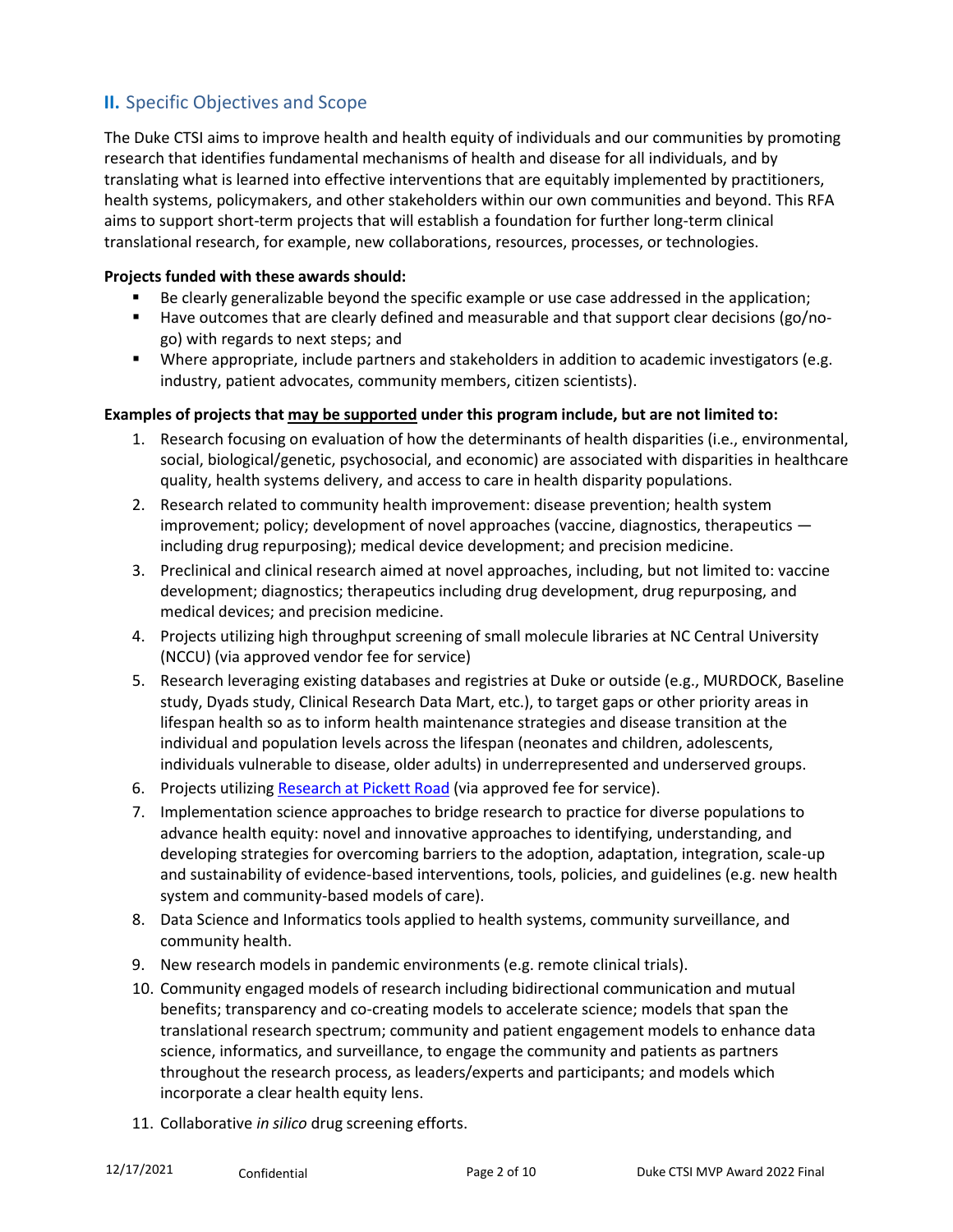- 12. Innovative utilization of wearable/mobile devices for translational science.
- 13. Evaluating different methods of engaging communities in research, including recruiting individuals from understudied populations into clinical or translational research studies.
- 14. The use of telemedicine approaches in research.
- 15. Adapting technology and methodology shown to be successful in other domains to address challenges in clinical and translational research.
- 16. Innovative approaches to translational science education and training.
- 17. Innovative clinical trial designs.
- 18. Innovative informatics and IT solutions to translational science problems.
- 19. Innovative approaches to the collection and utilization of direct patient reported outcomes.
- 20. Novel strategies for working with other health care agencies [e.g. the Health Resources and Services Administration (HRSA), the Centers for Medicare & Medicaid Services (CMS)].
- 21. If infrastructure building projects are being proposed, proposals must also include what potential research projects will result from the added infrastructure. Proposals must provide strong justification for why the infrastructure is needed and clearly outline the translational impact of and sustainability plans for the proposed infrastructure.

### **Examples of projects that will not be supported under this RFA include, but are not limited to:**

- 1. Incremental improvement or enhancement of an established approach.
- 2. Translational research projects focused on a specific disease that does not have broader implications for translational science
- 3. Clinical trials that are beyond Phase IIb
- 4. Proposals that do not have a hypothesis driven research focus that addresses a disease or population health issue
- 5. Proposals that focus *solely* on Infrastructure building for translational research**\***

Teams are encouraged to identify areas in the application where **students or trainees** may be engaged as part of the research team.

#### **\*** See #20 in Section II above

### **III.** Key Dates

- Letter of 'Intent to Submit' (Mandatory): Jan 13, 2022
- **Application Submission Deadline: February 10, 2022**
- Final Selection: March, 2022
- **Project Planning Run-In Period: March, 2022 through April 30, 2022**
- Funding Period: May 1, 2022 through April 30, 2023

## **IV.** Eligibility

- Applicants must have principal investigator status per Duke's [written](https://myresearchpath.duke.edu/procedure-requesting-eligibility-serve-principal-investigator) policy.
- Researchers holding an adjunct appointment are **not** eligible to apply.
- Non-Duke faculty may be named as co-investigators if they have a separate aim that will be funded by their local CTSA or other funding sources.
- More than one proposal may be submitted per faculty member acting as PI, but the faculty member is only eligible to receive one award per funding cycle from Duke CTSI pilot funding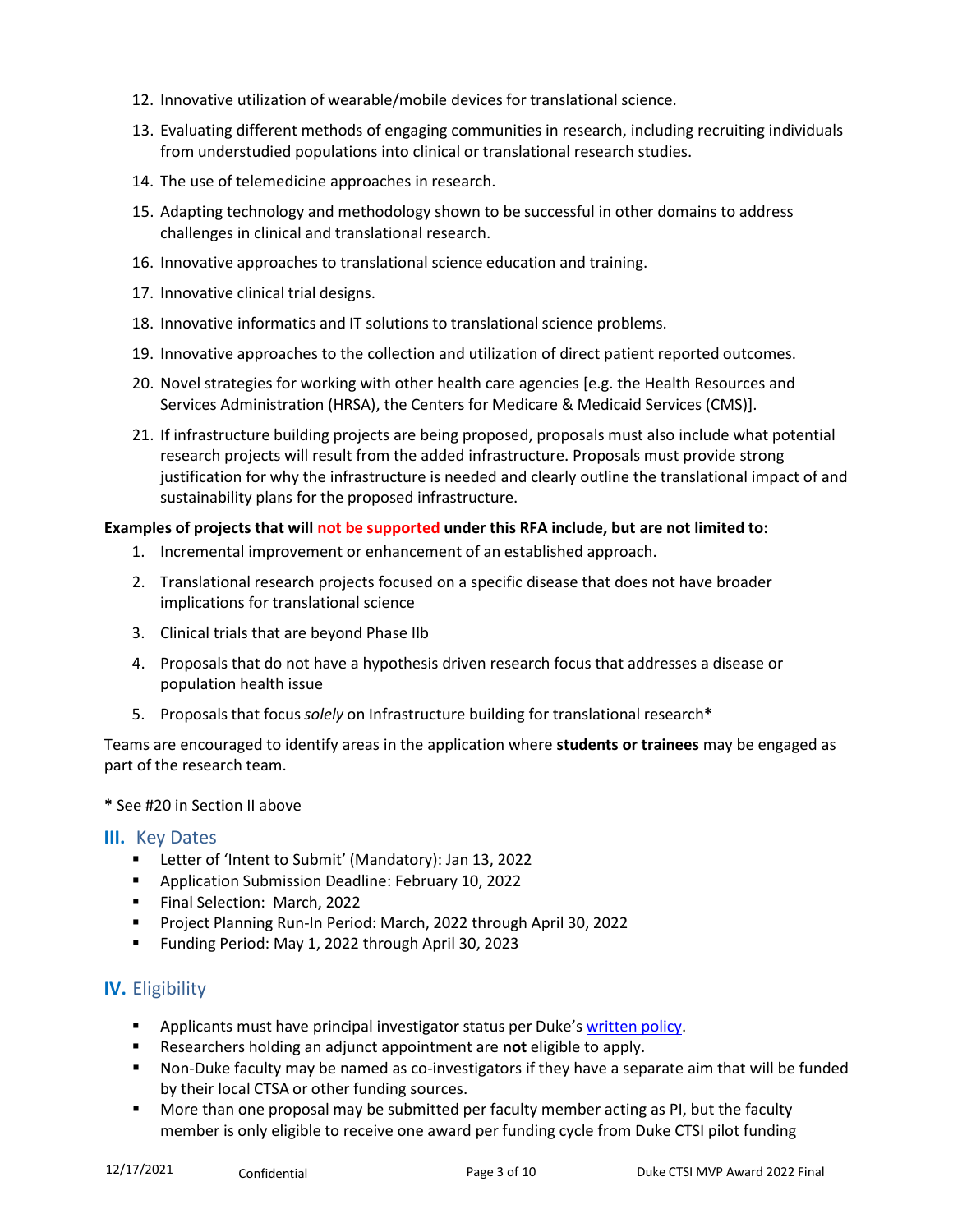mechanism (excluding inter-collaborative institutional funding mechanisms).

# **V.** Funding

The Duke CTSI Multidisciplinary Vision Program (MVP) Award will not exceed \$110,000 (direct costs only) per award to support the translation of projects. Award amounts **vary** based upon amount requested and budget evaluation of the Program Leadership Committee. Applicants should propose a budget that appropriately resources the study. The expected project start date will be **May 1, 2022 and ending on April 30, 2023**. **Funds must be expended by April 30, 2023.** The Duke CTSI Multidisciplinary Vision Program (MVP) Awards are not meant as bridge funding or as supplementary funding for existing projects. **Requests for no-cost extensions (carryovers) will not be approved.**

**Note:** This award is supported with existing CTSA grant funds and does **not** need to be routed through the Duke Office of Research Administration (ORA) for approval. However, we strongly recommend that you include the grants team in the preparation of this proposal budget.

## **VI.** Proposal Preparation

- A. Mandatory Letter of 'Intent to Submit' (LOI):
	- a. Applicants must submit an LOI with a one-page preliminary proposal. Please submit the LOI via MyResearchProposal (see [Section VIII LOI and Application Procedure](#page-4-0) below). The LOI must list the specific aims, collaborators, anticipated budget, and translational relevance of the project.
	- b. The Duke CTSI Project Office will review the LOI and arrange a consultation meeting, if necessary, with the listed PI and appropriate consultants based on the specific project needs to provide feedback prior to application submission.

# **VII.** Review Process and Evaluation Criteria

**LOI and Application Submission**: A Review Committee comprised of researchers, clinicians, and experts in translation will perform a detailed review of the applications and select the finalists. Reviewers will consider each of the review criteria below in the determination of overall scientific merit. An application does not need to be strong in all categories to be judged likely to have major scientific impact. For example, a project that by its nature is not innovative may be essential to advance a field. The Review Committee will consider the following criteria when reviewing and scoring applications:

- Overall Impact: Reviewers will provide an overall impact score to reflect their assessment of the likelihood for the project to exert a sustained, powerful influence on the translational research field(s) involved, in consideration of the following review criteria and additional review criteria (as applicable for the project proposed).
- Significance The novelty, uniqueness, and impact of the opportunity presented by the proposal; opportunities that provide generalizable solutions to translational research problems are highly encouraged.
- **Innovation Does the application challenge and seek to shift current research or clinical practice** paradigms by utilizing novel theoretical concepts, approaches or methodologies, instrumentation, or interventions? If the project succeeds, will the proposed innovation transform some domain of translational science?
- Approach The overall strategy, methods and analyses used are well-reasoned and suitable to complete value recognition studies and proposed specific aims.
- Feasibility Project scope of work is appropriate for the timeframe and level offunding.
- **Investigator(s) and/or Collaboration Investigator and/or Collaboration of investigators provide** complementary skills and expertise.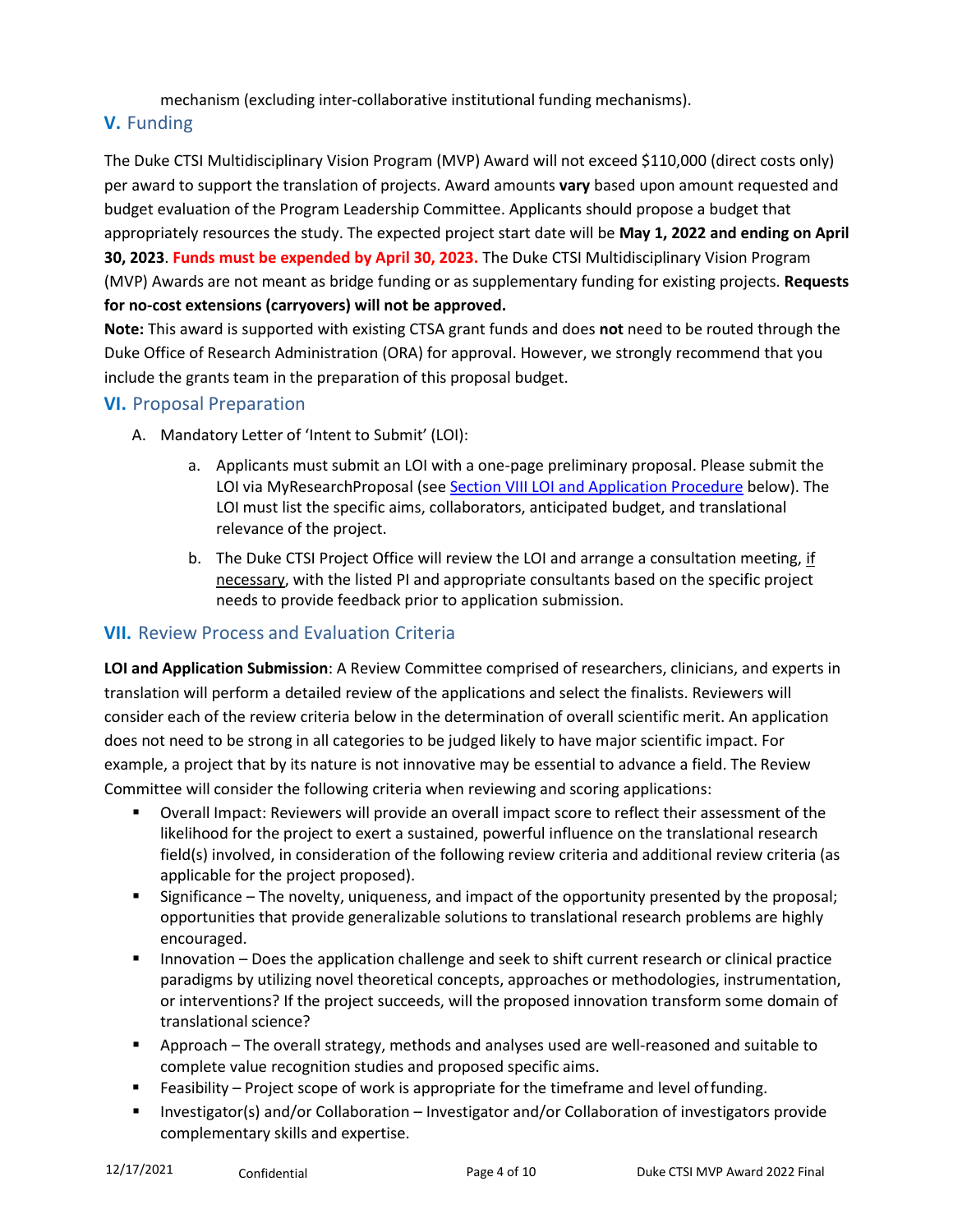- Translation Translational potential of the opportunity as it pertains to proposed area of research. Is the translational pipeline clearly articulated, and has successful translation been defined for the proposed project? Have the investigators described how success and impact can be evaluated and measured? Additionally, in assessing translational potential, Reviewers will specifically ascertain if the following points have been addressed or articulated: 1) what is the clinical/population health impact of the proposed work?; 2) what are the translational research findings of the proposed work?; and 3) what is the potential for scalability and sustainability of the findings of the proposed work?
- Environment Will the scientific environment in which the work will be done contribute to the probability of success?
- Students/Trainees engagement plan if engaged as part of the research team.
- Level of stakeholder engagement

**Additional review criteria:** As applicable for the project proposed, reviewers will evaluate the following additional items while determining scientific and technical merit, and in providing an overall impact score:

- Study Timeline: Specific to applications proposing clinical trials- Is the study timeline described in detail, taking into account start-up activities, the anticipated rate of enrollment, and planned follow-up assessment?
- **Protections for Human Subjects**
- **Inclusion of Women, Minorities, and Children**
- **Vertebrate Animals**
- Biohazards

**Project Planning Run-In Period:** The project selected for funding will undergo a run-in period to ensure that all requisite preliminary work, including IRB, animal use, and other institutional and NCATS approvals are obtained before initiating funding. The funding cycle end date will not be extended to accommodate time required to complete required run-in activities.

## <span id="page-4-0"></span>**VIII.** LOI and Application Procedure

Duke CTSI uses the MyResearchProposal online application portal to submit LOIs and applications.

- **EXECT** Click [here](https://www.grantinterface.com/duke/Common/LogOn.aspx) to access MyResearchProposal and log in or choose "Create New User" to apply. Proposals must be submitted under the Principal Investigator's name.
- A step-by-step user's guide for applying via the MyResearchProposal platform is available [here.](https://ctsi.duke.edu/sites/default/files/2022-01/MRP_Application%20Instructions_rev%202021.02.08.pdf)
- Enter Access Code **'CTSI'** then select the **"**Duke CTSI Multidisciplinary Vision **Program (MVP) Award**" and follow the funding opportunity instructions. The application will be made available upon approval of the LOI.
- For any questions concerning MyResearchProposal passwords or system issues, please contact [myresearchproposal@duke.edu](mailto:myresearchproposal@duke.edu) or call 919-668-4774.

Applicants will enter general project information via the web-based form:

- Project Title, Brief Description, and Amount Requested
- Co-Investigators: Name, rank, department, and area of expertise
- General Project Information: Applicants will be asked to answer general questions regarding the project (e.g. clinical need, IRB, IACUC, ongoing sources of funding, intellectual property, relevant citations)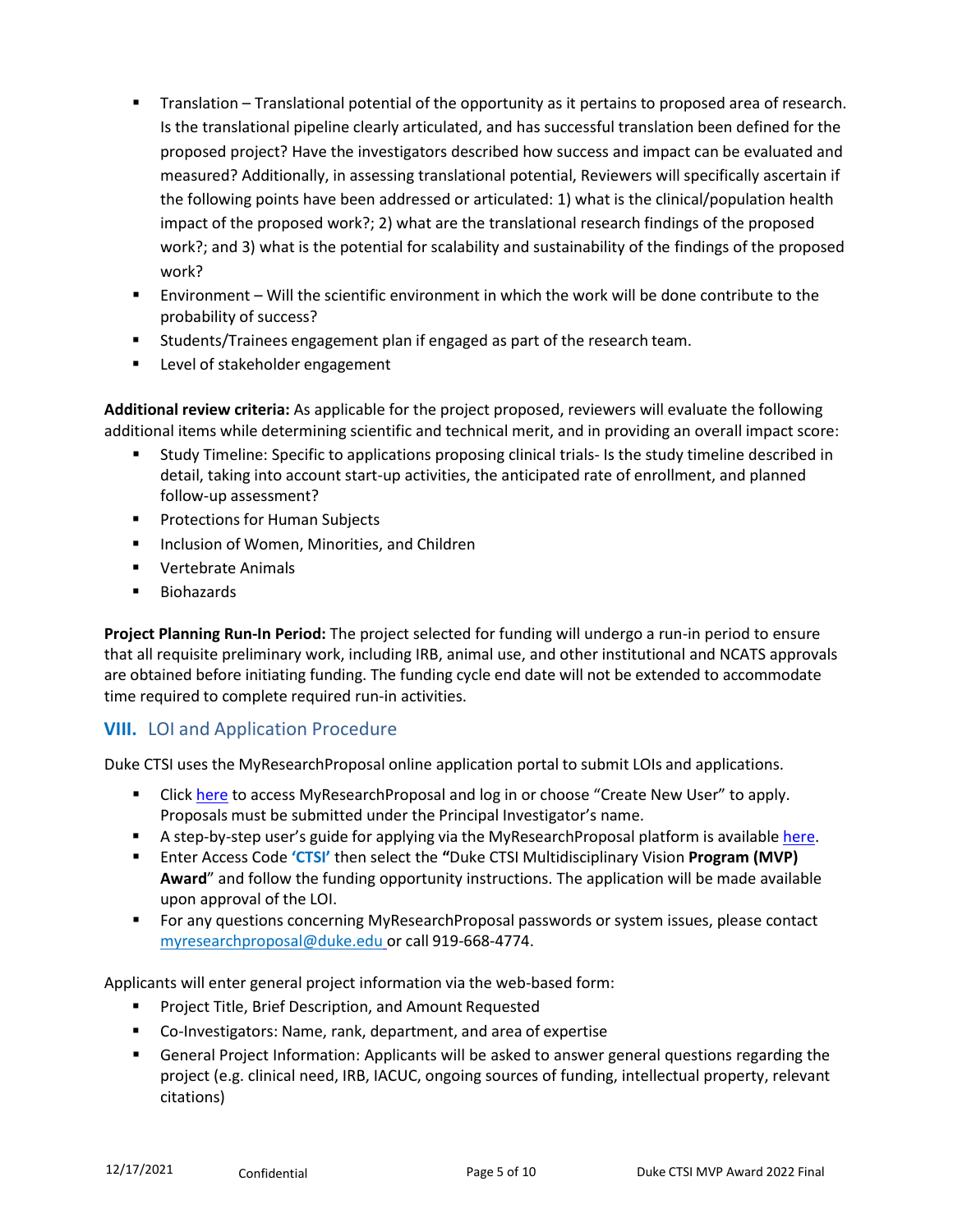Proposal sections (except sections **A, B, C, F**, **G, & H**) will be uploaded as individual PDF files. The application sections are:

- A. **Project Narrative**: Describe the relevance of this research to public health in, at most, three sentences.
- B. **Translational Impact Statement**: Describe how the proposed collaborative project, if successful, will have impact on the field of translational science, or human health, or will result in an intermediate outcome linked to health impact (250 word maximum, equivalent to 1,500 characters including letters, spaces, punctuation, special characters, etc.)
- C. **Scientific Abstract:** The abstract summary of the proposal for use by review committee members and Duke CTSI (500 word maximum, equivalent to 3,000 characters including letters, spaces, punctuation, special characters, etc.)
- D. **Specific Aims:** 1-page limit, including tables and figures. References do not count toward the 5 page limit; single line spacing, font no smaller than Arial 11, with at least 0.5-inch margins.
- E. **Research Plan:** The Research Plan should follow the standard NIH format with the following mandatory sections (5-page limit, including tables and figures. References do not count toward the 5-page limit; single line spacing, font no smaller than Arial 11, with at least 0.5-inch margins). Include where applicable clear evidence of how the proposal meets the review criteria.
	- **a.** Significance & Background
	- **b.** Innovation
	- **c.** Approach, Methods, and Analysis (include hypotheses, design, procedures, sample recruitment, methods/measures, potential pitfalls and alternatives, benchmarks for success, facilities/environment plan, and data management and analysis plan)
	- **d.** Timeline & table of quarterly milestones to be achieved
- F. **Translation Plan**: The applicant must clearly delineate the strategy and plan for successful translation, and define what translation means in the context of the proposed project. Furthermore, applicants should clearly articulate the following for the proposed research: 1) its clinical/population health impact; 2) expected translational research findings; and 3) its scalability and sustainability: applicants must clearly outline how the project is/will be translated – into the clinic/population & the sustainability plan for the translation of the proposed work. Applicants must choose **a total of up to 5** Indicators of the [Translational Science Benefits Model \(](https://translationalsciencebenefits.wustl.edu/about-the-model-2/)**TSBM)** that are germane to the proposal and specifically address how the proposed work will have an impact on the chosen TSBM Indicators [More details in the Application; also see Appendix A].
- G. **Stakeholder Engagement Plan**: The applicant must clearly outline relevant stakeholders; strategies to engage with them; and delineate stakeholder-relevant outcomes (i.e., outcomes relevant to patients, consumers, families, practitioners, administrators, and/or policymakers)
- H. **Student Engagement Plan**: The applicant must outline the roles and responsibilities of the mentor, mentoring activities, research areas of engagement, etc. if students are part of the research team.
- I. **DRAFT Budget with Budget Justification** using [PHS 398](https://grants.nih.gov/grants/funding/phs398/phs398.html) Form Pages 4 and 5 (combined into a single PDF with no page limit). Initial submissions are approximate and do not need institutional approval. The Budget Justification should include sufficient detail for reviewers to assess whether appropriate resources have been requested. This **does not need to be routed through (ORA)**; Duke CTSI will route approved budgets to departments for review and approval.
- J. **Human and/or Animal Subjects:** Institutional Review Board (IRB) or Institutional Animal Care & Use Committee (IACUC) approval is not required prior to submission but will be required prior to funding. Briefly describe any human and/or animal subject issues. If human subjects are involved, provide a description of their involvement and characteristics, specific risks to subjects who participate, and protection against those risks. Describe the sources of materials that will be obtained from human subjects as part of their study participation. Provide assurance that the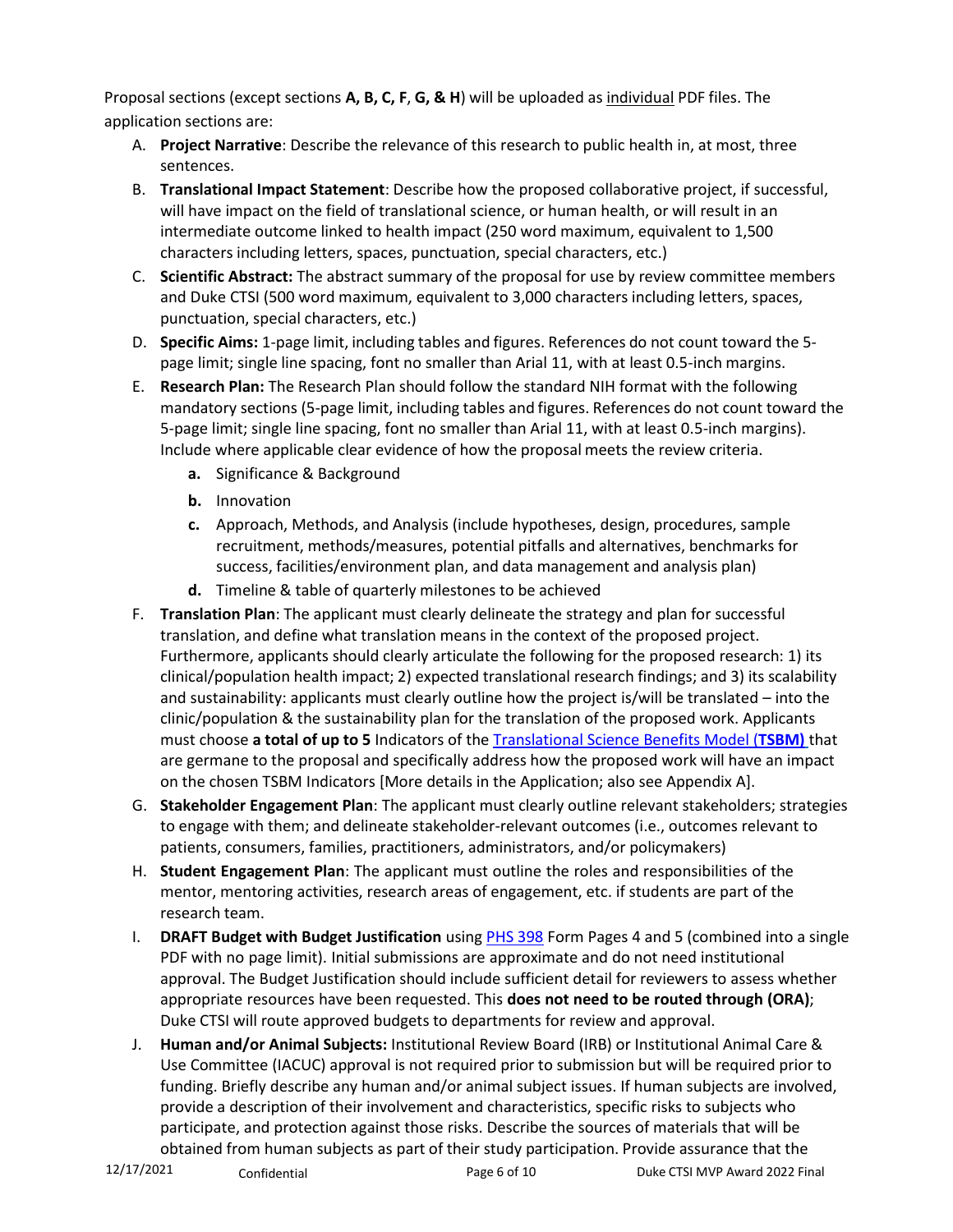project will be reviewed and approved by the Duke IRB and comply with HIPAA. If vertebrate animals are to be used, include the following: (1) description of procedures, (2) justification, (3) minimization of pain and distress, (4) euthanasia. Projects involving animal subjects must be reviewed and approved by the Duke IACUC (no page limit)

- K. **NIH Biosketches** for key members of the research team (as a single PDF) click here [fordetails.](http://grants.nih.gov/grants/forms/biosketch.htm)
- L. One copy of a relevant publication (no page limit; Optional)
- M. Letter(s) of Support (optional)

### **IX.** Budget Guidelines

Please note the following during budget preparation:

- A. The budget period is for 12 months beginning May 1, 2022 through April 30, 2023. No F&A, indirect or overhead costs are awarded; the awardees receive direct costs only.
- B. As part of federal requirements, Duke has an obligation to report effort correctly on sponsored projects. The investigators must include sufficient effort to accurately reflect their effort on the project.
- C. Note: This award is internally funded and does not need to be routed through the Office of Research Administration (ORA). However, we strongly recommend that you include your grants team in the preparation of this proposal budget.
- D. Grant funds **may** be budgeted for
	- **Salary support for the Duke PI or Duke faculty collaborators**
	- **Research support Duke personnel**
	- **Use of Duke's core services**
	- Student stipend and tuition and fees **if not** covered by other funding mechanisms. **NOTE: Teams are encouraged to identify areas in the application where studentsor trainees may be engaged as part of the research team. The amount of tuition expenses allowed is commensurate with the level of student effort on the project.**
	- Travel necessary to perform the research
	- Small equipment, research supplies and core lab costs (NOTE: Project specific research supplies are allowable, however supplies that are typically allocable across multiple projects or for lab-wide use are unallowable
	- Other purposes deemed necessary for the successful execution of the proposedproject
- E. Grant funds may not be budgeted for
	- General consumables (NOTE: Project specific general consumable supplies are allowable, however supplies that are typically allocable across multiple projects or for lab-wide use are unallowable.)
	- **Foreign components, as defined in the NIH Grants Policy [Statement](https://www.google.com/url?sa=t&rct=j&q&esrc=s&source=web&cd=2&cad=rja&uact=8&ved=0ahUKEwiyo_DotoHVAhWGSiYKHYf1BXkQjBAILjAB&url=https%3A%2F%2Fgrants.nih.gov%2Fgrants%2Fpolicy%2Fnihgps%2Fnihgps.pdf&usg=AFQjCNGQPgOkNVrQd4OtPS-uxTUsMCALhA)**
	- **Effort for post-doctoral trainees or fellows on training grant equivalents**
	- **EXEC** Capital equipment
	- **Office supplies or communication costs, (excludes project specific teleconference charges),** including printing and postage
	- Meals or travel, including to conferences, except as required to collect data
	- **Professional education or training**
	- Computers or audiovisual equipment (unless essential and dedicated to the research project)
	- **Cell phones**
	- **Manuscript preparation and submission**
	- F&A; Indirect costs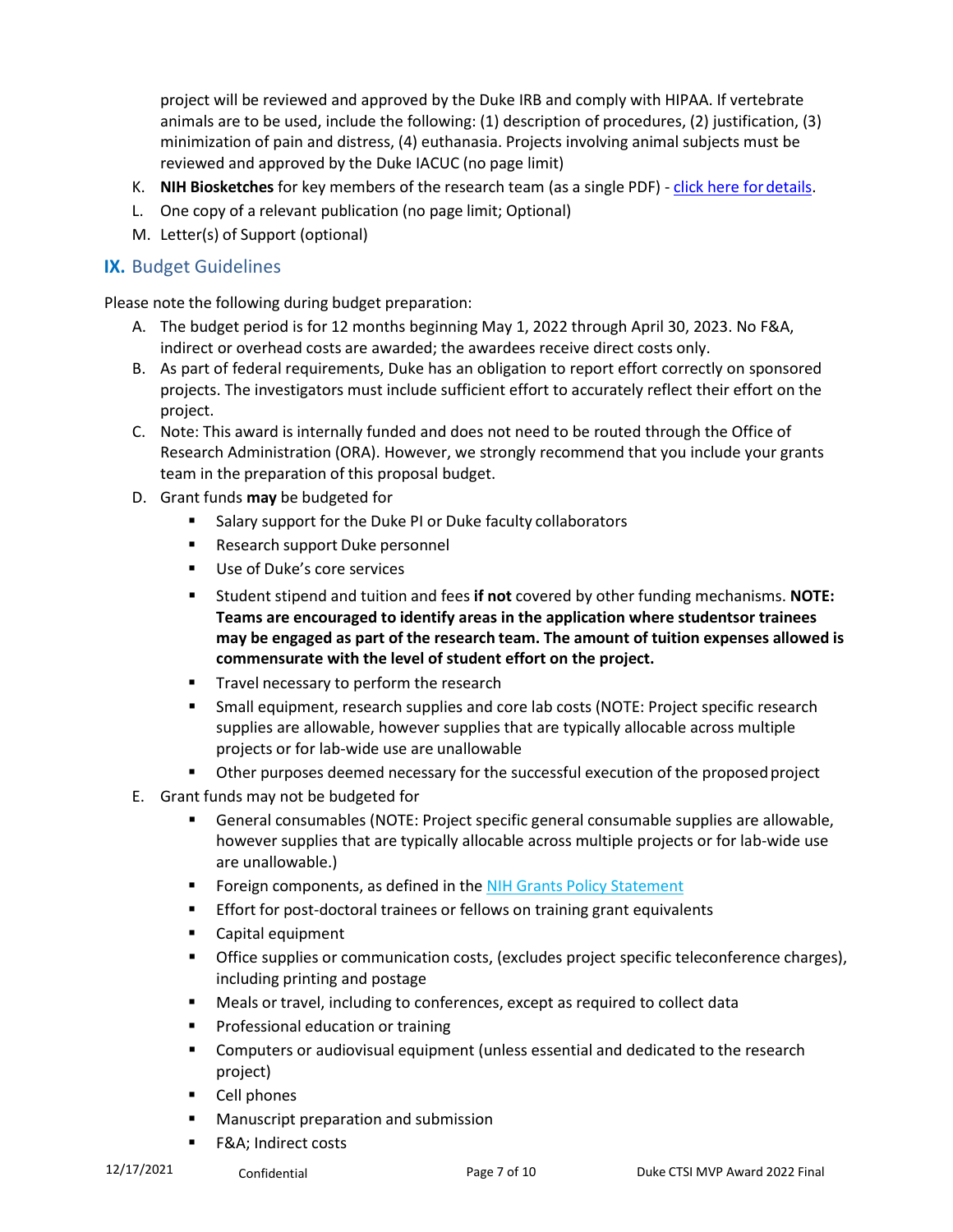E. Awarded funds must be used to conduct the work proposed. All direct charges to this award must adhere to government regulations and Duke's requirements regarding the use of CTSA funds. Duke CTSI reserves the right to revoke funding in the event it is determined that funds were not spent in accordance with the approved proposal.

# **X.** Terms of the Award

The general criteria for determining allowable direct costs on federally-sponsored projects is set forth in [2](https://www.gpo.gov/fdsys/pkg/CFR-2014-title2-vol1/pdf/CFR-2014-title2-vol1-part200.pdf) [CFR Part 200: Uniform Administrative Requirements, C](https://www.gpo.gov/fdsys/pkg/CFR-2014-title2-vol1/pdf/CFR-2014-title2-vol1-part200.pdf)ost Principles, and Audit Requirements for Federal Awards (The Uniform Guidance). The [Duke General Accounting \(](https://finance.duke.edu/accounting/gap/m200-320.php)GAP) 200.320 is a resource to determine whether or not a particular cost item would be considered an allowable direct cost for budgeting and/or charging on a federally sponsored project.

## **A. Approvals Required Prior to Funding Start Date**

- **Human subjects and animal research must be reviewed in accordance with the university's** general assurances and HIPAA.
- Although IRB and IACUC approvals are not required to submit a proposal, prior to release of funds:
	- All research involving human subjects **must** have documentation of appropriate approvals from the Duke IRB and in some instances **may** require NCATS approval prior to release of funds.
	- All research involving human subjects **must** have **current** certification of training in the protection of human subjects for all personnel named on the budget page.
	- All research including live vertebrate animals **must** have documentation of appropriate approvals from the Duke IACUC **and require** approval by the National Center for Advancing Translational Sciences (NCATS).
- The Duke CTSI will request required NCATS documents from investigators and submit a regulatory package to NCATS for review and approval.
- **Please note NCATS approval takes a minimum of 30 days from time of submission.**
- Failure to submit documents in the requested timeframe may result in cancellation offunding.

# **B. Project Execution**

- **Investigators agree to work in collaboration with Duke CTSI Pilots Operations to monitor** progress and, when necessary, provide assistance. Quarterly and final progress reports will be required and the team is expected to present the interim findings of the work at six months and final results at 12 months, if requested.
- During the project run-in period Investigators will meet with their assigned Duke CTSI Project Leader (PL) to review project plans and ensure projects are ready to start by May 1, 2022.
- The investigators are required to interact regularly with the assigned PL, who will work with the investigators to manage projects, report progress relative to planned milestones, and serve as a resource to identify and fulfill unmet project needs via the Duke CTSI and other key resources.
- Proposed aims or budgets of funded projects may be changed, added or deleted during the funding period, pending Investigator and Duke CTSI Program Leadership review and agreement. The investigator should work with the assigned CTSI project leader as soon as the Investigator is aware a project scope change needs to be implemented.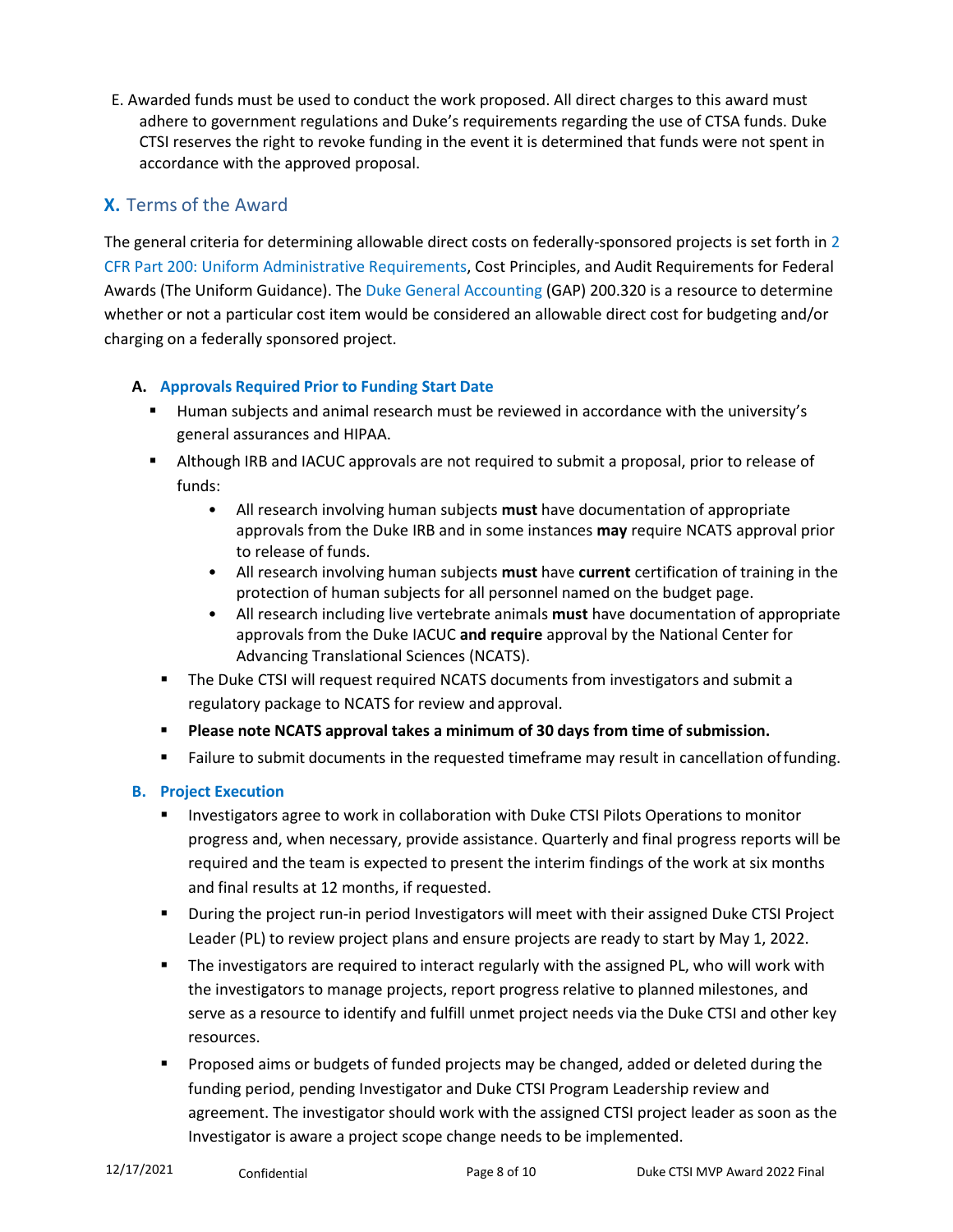- Projects must complete in the prescribed time period; no-cost extensions will not be granted.
- Duke's CTSA grant program includes both federal funding and institutional support. The institutional funds used in our CTSA pilot funding programs take on the identity of federal funds in this award mechanism and therefore should be treated as such with regards to IRB, IACUC, tech transfer office reporting and required NCATS approvals. Inventions resulting from pilot awards must be reported in iEdison and include *UL1TR002553* as the source of federal funding.
- All publications that are the direct result of this funding **must** reference: *"Research reported in this publication was supported by the National Center for Advancing Translational Sciences of the National Institutes of Health under Award Number UL1TR002553. The content is solely the responsibility of the authors and does not necessarily represent the official views of the National Institutes of Health."* Publications must also be registered i[n PubMed Central.](https://www.ncbi.nlm.nih.gov/pmc/articles/PMC6798537/) After your publication is accepted[, click here](https://publicaccess.nih.gov/) for a guide to complying with the NIH Public Access Policy.
- Any awardee who leaves his or her position should contact Duke CTSI to discuss future plans for the project.

### **C. Post-Award Reporting**

- The investigators are expected to report annually, for up to 5 years post-award, the outcomes achieved due to the pilot award, e.g., subsequent external funding, publications, presentations and patents. Duke CTSI may terminate and reallocate residual funds for any team failing to submit required written reports in a timely manner.
- The Duke CTSI tracks significant events ("translational units") required to translate a scientific discovery from laboratory, clinical or population studies into clinical or population-based applications to improve health by reducing disease incidence, morbidity and mortality. The Duke CTSI will contact investigators annually to determine if any translational units have been achieved as a result of this award under the following categories [\(Appendix](#page-9-0) A).
	- o CLINICAL & MEDICAL BENEFITS
	- o COMMUNITY & PUBLIC HEALTH BENEFITS
	- o ECONOMIC BENEFITS
	- o POLICY & LEGISLATIVE BENEFITS
- When requested, all awardees will be expected to provide updates of publications and other translational units that originated from the award. Awardees that leave the institution within 5-years post award period will be expected to provide updated contact information for future communications.
- By accepting funding under this program, awardees and applicants are consenting to serve as reviewers for future Duke CTSI funding opportunities.

### **XI.** Contact Information

For additional information on this funding opportunity, please contact the Duke CTSI Program Officer, Dr. Eman Ghanem, PhD at [ctsifunding@duke.edu.](mailto:ctsifunding@duke.edu)